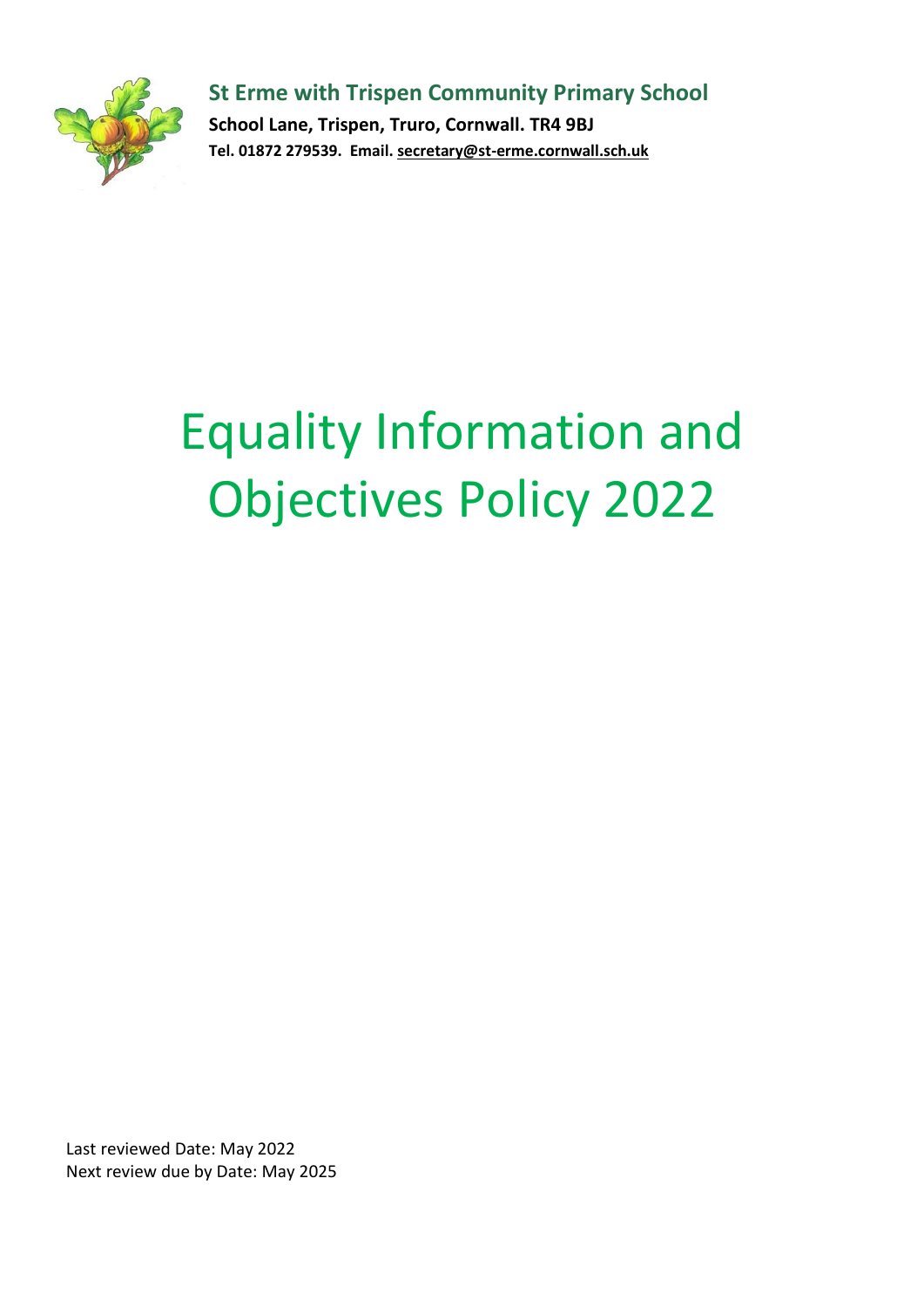# **Contents**

| 1. Aims 2                                        |
|--------------------------------------------------|
| 2. Legislation and guidance  2                   |
|                                                  |
|                                                  |
|                                                  |
|                                                  |
| 7. Equality considerations in decision-making  4 |
|                                                  |
|                                                  |
|                                                  |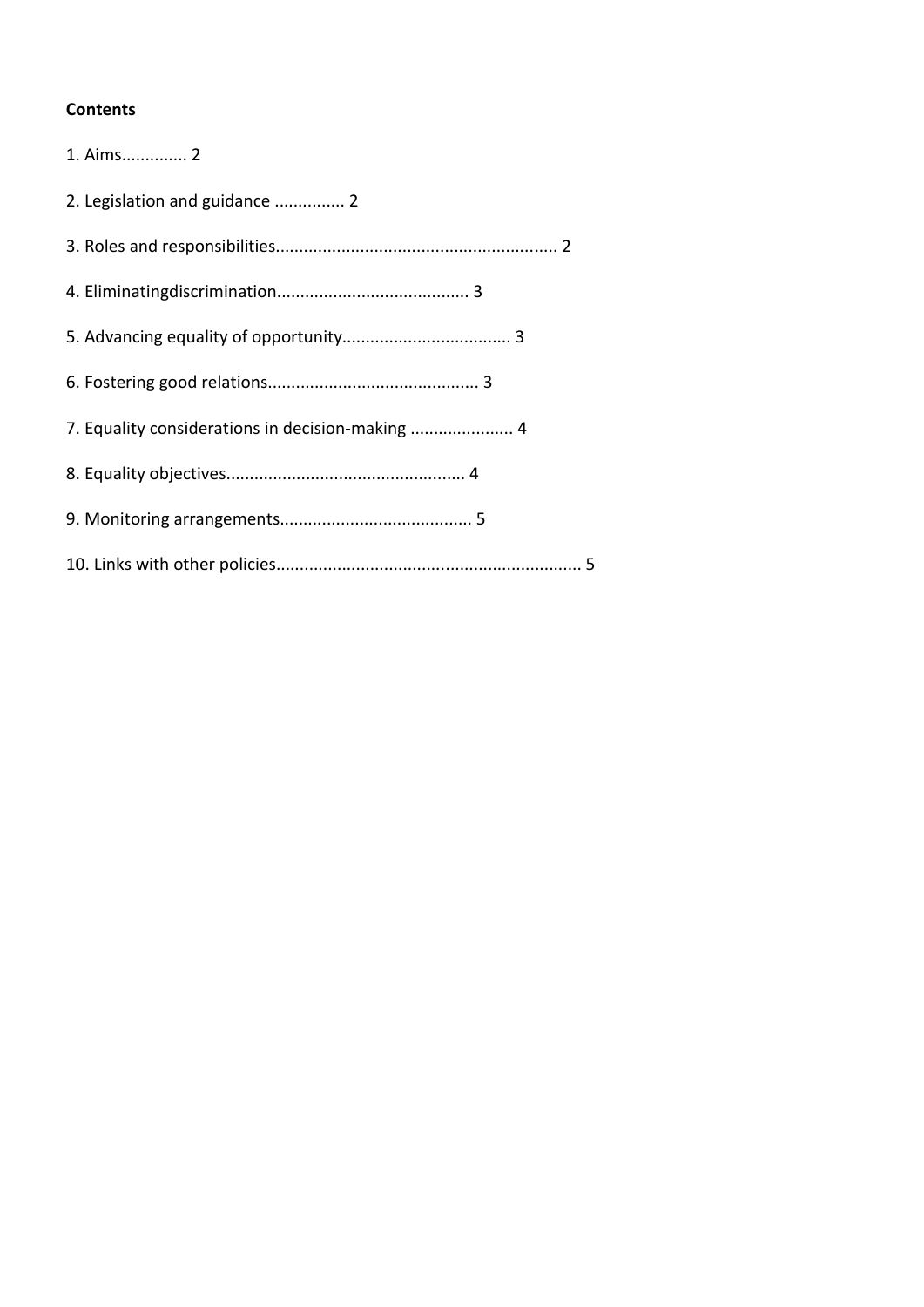# **1. Aims**

Our school aims to meet its obligations under the public sector equality duty by having due regard to the need to:

- Eliminate discrimination and other conduct that is prohibited by the Equality Act 2010
- Advance equality of opportunity between people who share a protected characteristic and people who do not share it
- Foster good relations across all characteristics between people who share a protected characteristic and people who do not share it

# **2. Legislation and guidance**

This document meets the requirements under the following legislation:

- The Equality Act 2010, which introduced the public sector equality duty and protects people from discrimination
- The Equality Act 2010 (Specific Duties) Regulations 2011, which require schools to publish information to demonstrate how they are complying with the public sector equality duty and to publish equality objectives

This document is also based on Department for Education (DfE) guidance: The Equality Act 2010 and schools.

# **3. Roles and responsibilities**

The governing body will:

- Ensure that the equality information and objectives as set out in this statement are published and communicated throughout the school, including to staff, pupils and parents.
- Ensure that the published equality information is updated at least every year, and that the objectives are reviewed and updated at least every 4 years.
- Delegate responsibility for monitoring the achievement of the objectives on a daily basis to the headteacher
- The headteacher will:
- Promote knowledge and understanding of the equality objectives amongst staff and pupils
- Monitor success in achieving the objectives and report back to governors All school staff are expected to have regard to this document and to work to achieve the objectives as set out in section 8.

 $\bullet$ 

# **4. Eliminating discrimination**

- The school is aware of its obligations under the Equality Act 2010 and complies with nondiscrimination provisions.
- Where relevant, our policies include reference to the importance of avoiding discrimination and other prohibited conduct.
- Staff and governors are regularly reminded of their responsibilities under the Equality Act, for example during meetings. Where this has been discussed during a meeting it is recorded in the meeting minutes.
- New staff receive training on the Equality Act as part of their induction, and all staff receive refresher training every year.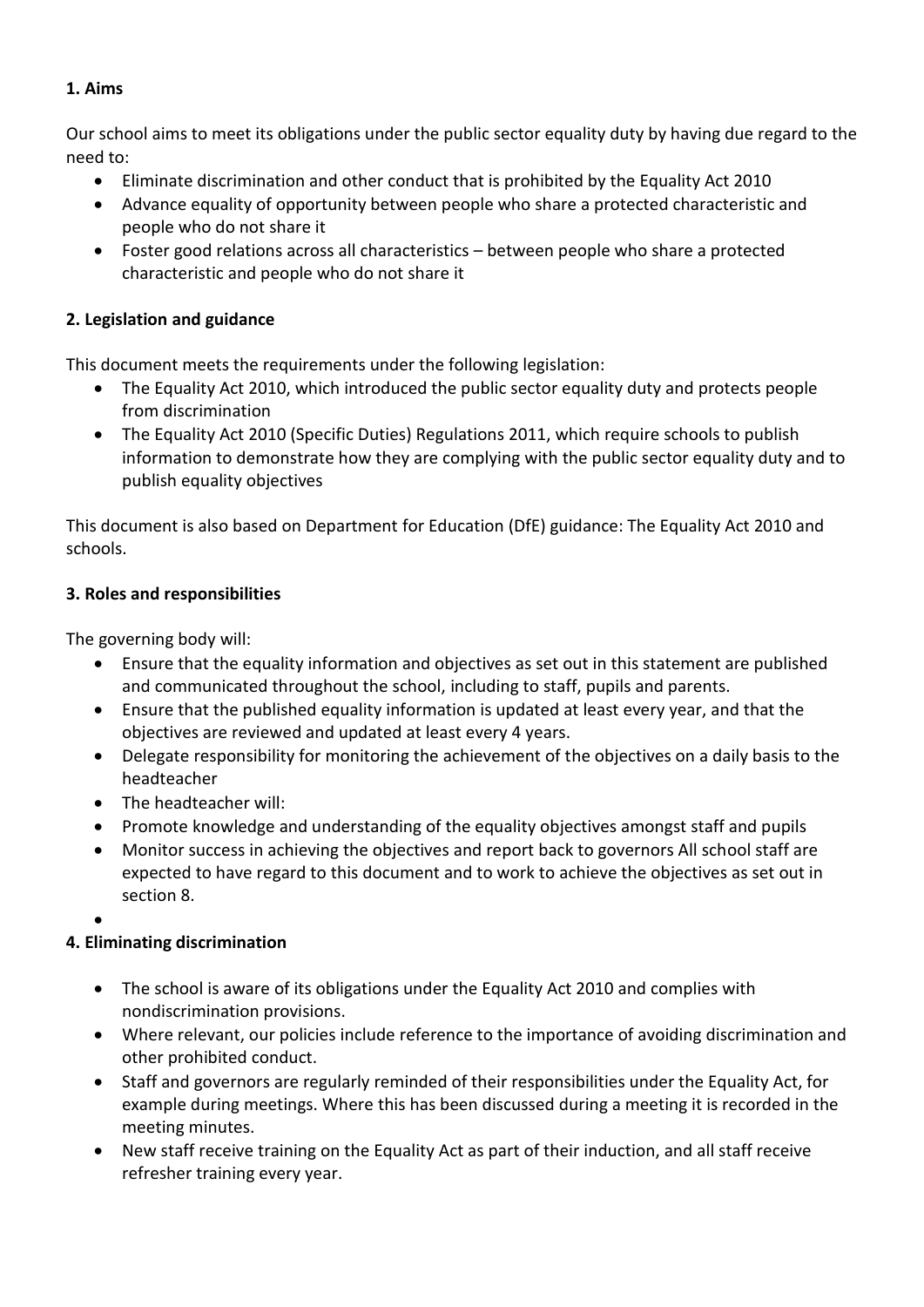The school has a designated member of staff for monitoring equality issues, and governors oversee this within their strategic role.

# **5. Advancing equality of opportunity**

As set out in the DfE guidance on the Equality Act, the school aims to advance equality of opportunity by:

- Removing or minimising disadvantages suffered by people which are connected to a particular characteristic they have (e.g. stakeholders with disabilities, or gay stakeholders who are being subjected to homophobic bullying)
- Taking steps to meet the particular needs of people who have a particular characteristic (e.g. enabling Muslim pupils to pray at prescribed times)
- Encouraging people who have a particular characteristic to participate fully in any activities (e.g. encouraging all pupils to be involved in the full range of school clubs)
- In fulfilling this aspect of the duty, the school will:
- Publish attainment data each academic year showing how pupils with different characteristics are performing
- Analyse the above data to determine strengths and areas for improvement, implement actions in response and publish this information
- Publish further data about any issues associated with particular protected characteristics, identifying any issues which could affect our own pupils

# **6. Fostering good relations**

The school aims to foster good relations between those who share a protected characteristic and those who do not share it by:

- Promoting tolerance, friendship and understanding of a range of religions and cultures through different aspects of our curriculum. This includes teaching in RE, citizenship and personal, social, health and economic (PSHE) education, but also activities in other curriculum areas. For example, as part of teaching and learning in English/reading, pupils will be introduced to literature from a range of cultures
- Holding assemblies dealing with relevant issues. Pupils will be encouraged to take a lead in such assemblies and we will also invite external speakers to contribute
- Working with our local community. This includes inviting leaders of local faith groups to speak at assemblies, and organising school trips and activities based around the local community
- Encouraging and implementing initiatives to deal with tensions between different groups of pupils within the school. For example, our school council has representatives from different year groups and is formed of pupils from a range of backgrounds. All pupils are encouraged to participate in the school's activities, such as sports clubs. We also work with parents to promote knowledge and understanding of different cultures
- We have developed links with people and groups who have specialist knowledge about particular characteristics, which helps inform and develop our approach

# **7. Equality considerations in decision-making**

The school ensures it has due regard to equality considerations whenever significant decisions are made.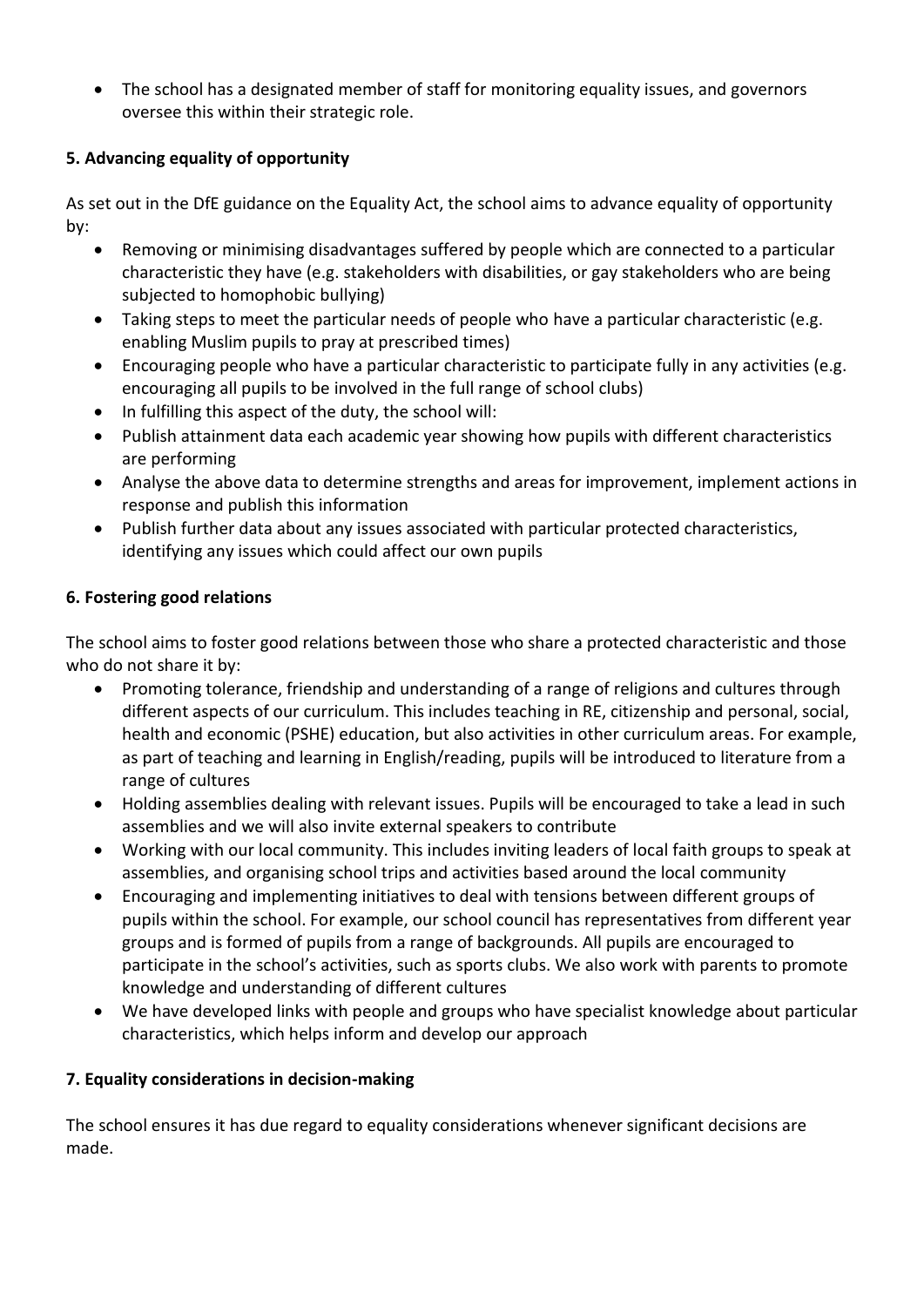The school always considers the impact of significant decisions on particular groups. For example, when a school trip or activity is being planned, the school considers whether the trip:

- Cuts across any religious holidays
- Is accessible to pupils with disabilities
- Has equivalent facilities for any gender

The school keeps a written record (known as an Equality Impact Assessment) to show we have actively considered our equality duties and asked ourselves relevant questions. This is recorded at the same time as the risk assessment when planning school trips and activities. The record is completed by the member of staff organising the activity and is stored electronically with the completed risk assessment.

# **8. Equality objectives**

St Erme with Trispen equality objectives 2020-21

The objectives which we identify represent our school's priorities and are the outcome of a careful review of and analysis of data and other evidence. They also take into account national and local priorities and issues. The equality objectives set are:

## Objective 1

To promote cultural development and understanding through a rich range of experiences, both in and beyond the school. Why we have chosen this objective:

We want to create opportunities for all our children to experience the world around them and raise their understanding of other cultures as well as gain more understanding of their own identity. We also know lots of our children and families do not travel far outside of Cornwall.

To achieve this objective we plan to: raise cultural awareness through a planned programme of PSHE, culture and diversity celebration days focusing on celebrating difference, linking with schools locally, nationally and globally and continuing trips to London.

## Objective 2

To model and teach learning behaviours that avoid labelling whilst developing the sense of identity. Why we have chosen this objective: We want to foster an understanding of equity, not equality through our school whilst celebrating differences. We want children to understand their own sense of identity no matter what that may look like.

To achieve this objective we plan to: embed our Trauma Informed Schools practice and use resources such as 'The Culture of The Heart' to support this understanding.